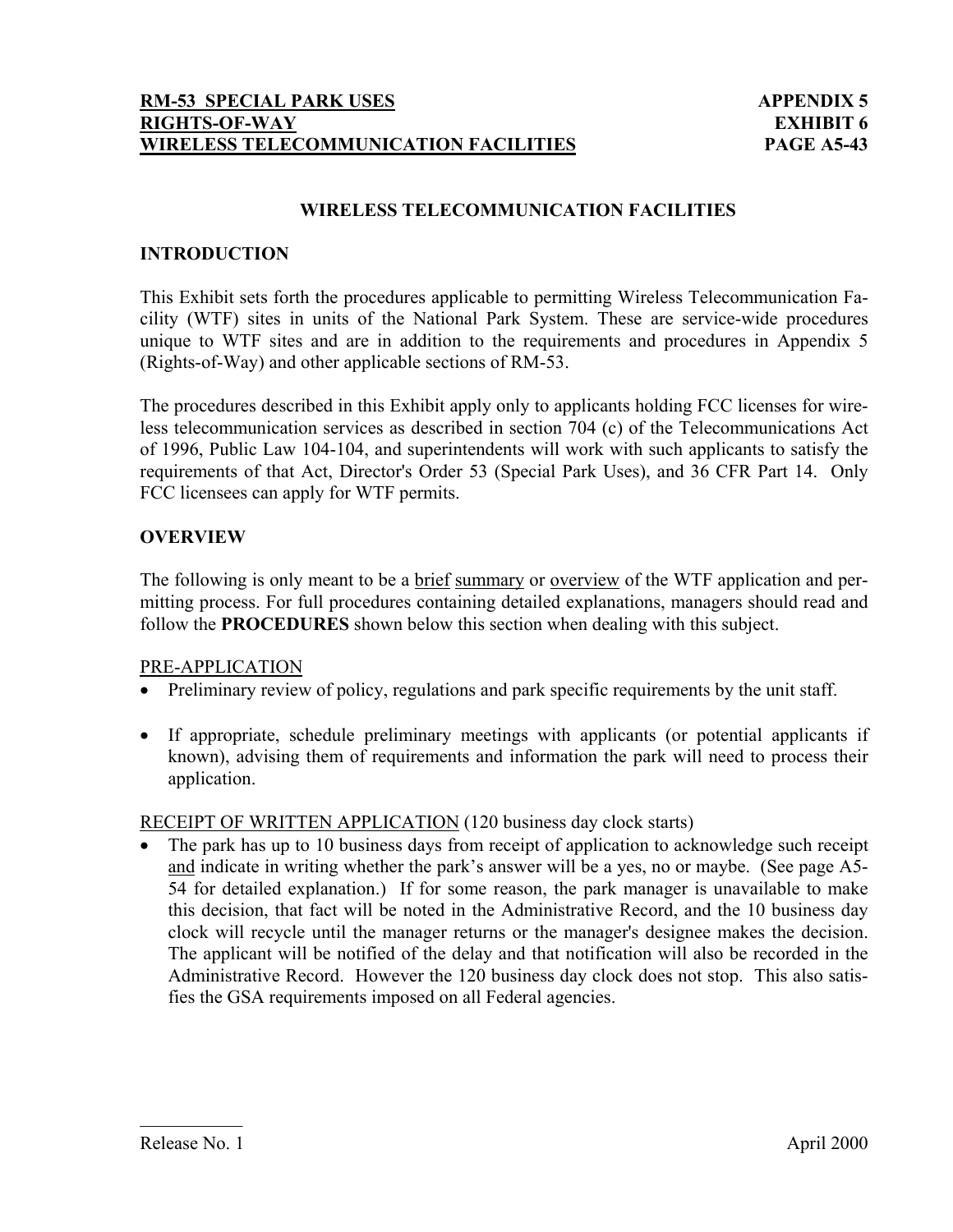- If the answer appears that it will be no, the park invites the company in to explain it's objections and offers a chance for mitigation if such exists. If mitigation is not possible, the park details the reasons in writing.
- If the answer appears that it will be yes or maybe, the park acknowledges that in writing and invites the company in to discuss the next steps.
- On or before day 10, perform the following simultaneous actions:
	- notify other Telecommunications companies in area
	- initiate NEPA/NHPA compliance (applicant pays all costs)
	- determine appraised or comparison value fee amount
	- estimate of costs to applicant
	- initiate FOTSC technical review and analyze resultant comments upon receipt
	- other as needed
- On day 60 EA received
	- initiate public comment period
	- publish notice in Federal Register
- On day 90 100 park staff review of all submitted comments
	- analyze compliance documents to issue FONSI or require EIS
	- consider mitigation of needed
	- reconsider FOTSC comments
	- consider public comments
	- consider other factors as applicable
- On day 100 park makes final decision
	- if final decision appears to be no, park will meet with company to explain reasons and discuss possible mitigation. If no mitigation possible, park will issue written final negative decision with reasons.
	- if final decision is yes, park will type ROW permit in final and send to company then regional office for signature.
- On day 120, permit should be issued and in effect, copy of signed permit sent to FOTSC for technical record purposes.

# **GUIDANCE**

When considering the potential or dealing with an actual request for a WTF site(s) on park property, the superintendent should consider these points.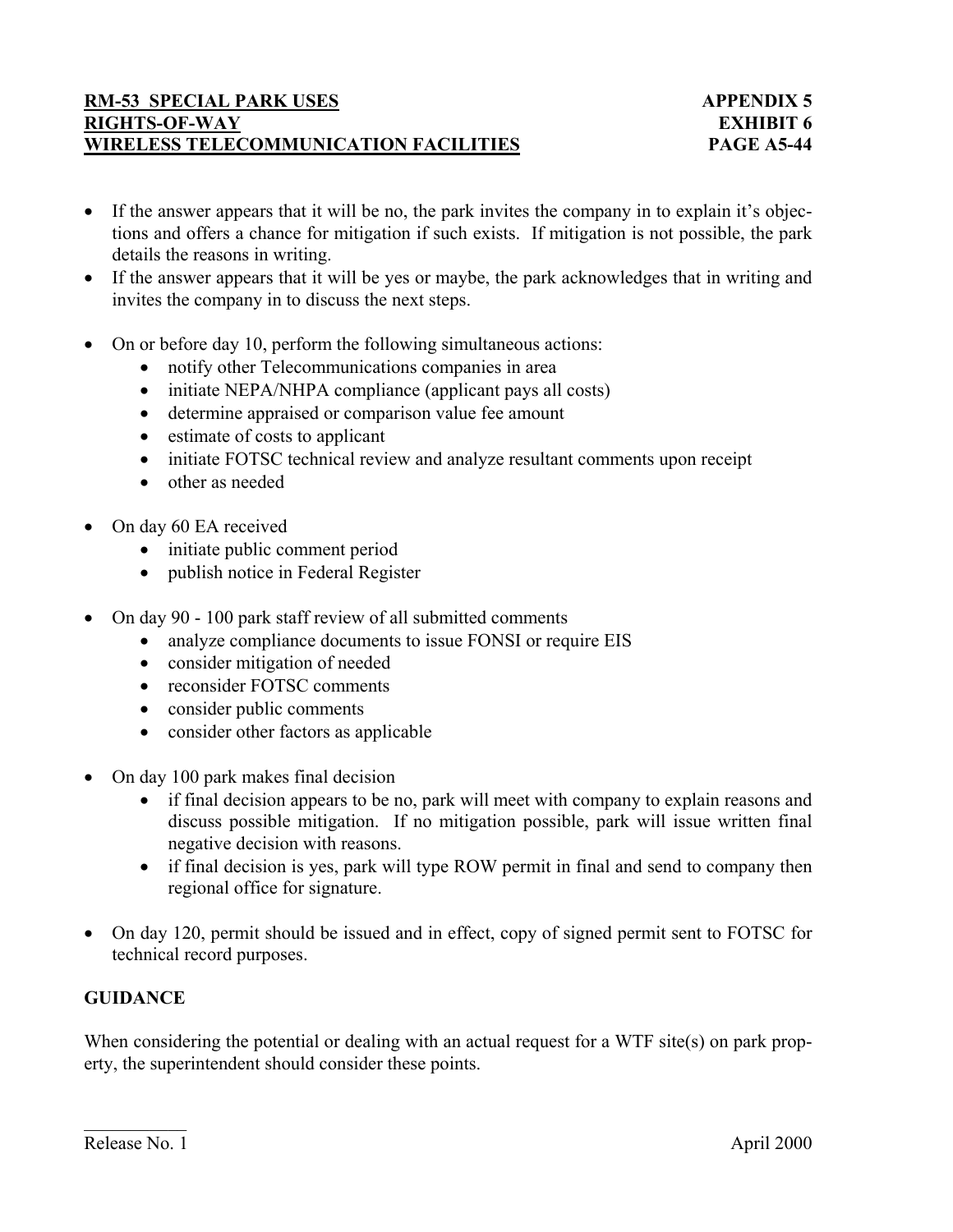- Superintendents who have or expect to receive multiple requests for WTF sites will encourage co-location where possible.
- ROW permits will only be issued for those requests for which there is no practicable alternative and will not result in a derogation of the resources, values and purposes for which the park was established.
- Except as specifically provided by law or policy, there will be no permanent road, structure or installation within any study, proposed, or designated wilderness area (see Wilderness Act, 16 U.S.C. § 1131). The NPS will not issue any new right-of-way permits or widen or lengthen any existing rights-of-way in designated or proposed wilderness areas. This includes the installation of utilities.
- Superintendents will only accept applications for a WTF site from a Federal Communications Commission (FCC) licensee authorized to provide the service.
- The public will be given the opportunity to participate fully and comment on applications for right-of-way permits to construct WTF sites on park property.
- Superintendents may wish to quickly identify critical resource areas, operational needs, and existing infrastructure. This is a completely optional process. Such an effort is intended only to provide basic, preliminary information so as to expeditiously inform the park manager about potentially suitable WTF sites, or areas where WTF facilities may not be approved. This process is NOT conducted in lieu of coordinated NEPA-NHPA compliance. If conducted at all, it may be done prior to or after receipt of a complete application. It may be most appropriate when the park has or expects to receive multiple applications for multiple sites, or in parks that encompass large or geographically dispersed acreage, variable topography, or complex resources. It should be accomplished by park staff as appropriate. This exercise may also be used by the park manager to open a dialog with the potential applicant(s), or for any other reason the manager deems appropriate.
- The superintendent assures proper compliance (for instance NEPA, NHPA, etc.) is accomplished for each WTF application. Compliance may be performed by park staff or contractor; the applicant is responsible for payment of all compliance costs regardless of who performs them.
- Parks may use standard procedures to determine the land and/or facility use fee for WTF sites.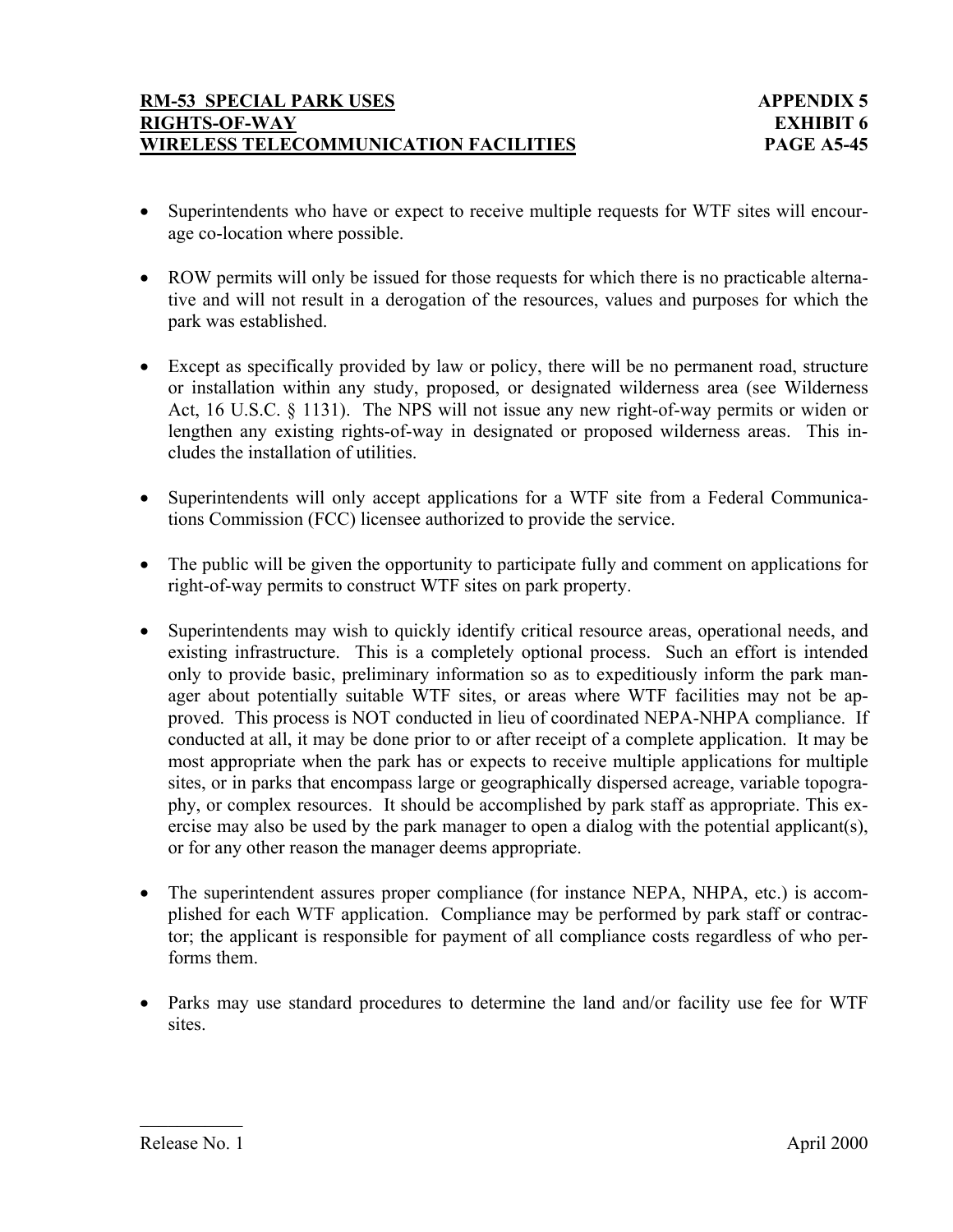- Parks will encourage meetings with WTF applicants at any time during the decision making process as necessary, particularly if the park is considering denying the application. In such instances, the applicant will be given an opportunity to discuss the pending application and the park's concerns before a final decision is made.
- Parks will consider the safety of the visiting public as a factor when reviewing WTF applications. Public safety, in this context, refers to telephonic access to emergency law enforcement and public safety services.
- To the extent possible, where an EA may be sufficient to satisfy NEPA compliance, parks should seek to complete the environmental review process within 120 days of receipt of application. To the extent possible, if an EA reveals a need for an EIS, this additional process should be completed within 12 to 18 months of receipt of application. If for some reason, delays occur or are expected to occur in either the EA or EIS process, the park should inform the applicant of the probable delay, the reason(s) for it, and discuss an expected time frame for completion.

# **PROCEDURES**

The following procedures are for normal applications for WTF sites.

# **Pre-contact Preliminary Actions**

The appropriate activities for a park regarding potential WTF site(s), prior to receipt of an application for a right-of-way permit by an FCC licensee authorized to provide wireless communications services within the park's boundaries, include:

- Familiarization with NPS policy on and procedures for reviewing applications for WTF sites;
	- NPS Management Policies (8.6.4.2)
	- $\bullet$  DO 53
	- 36 CFR Part 14
	- The Right-of-Way Permit Template
- Review appropriate park planning documents, and specifically any documentation of the unique resource issues concerning the park which will bear on its determination of whether proposed WTF sites will result in a derogation of park resources, values and purposes, and;
- Where a park is aware of multiple WTF providers having an interest in the same park area, the park may initiate a meeting to encourage co-location of sites**.** This would have the effect of consolidating the multiple entities the park has to deal with for compliance and other re-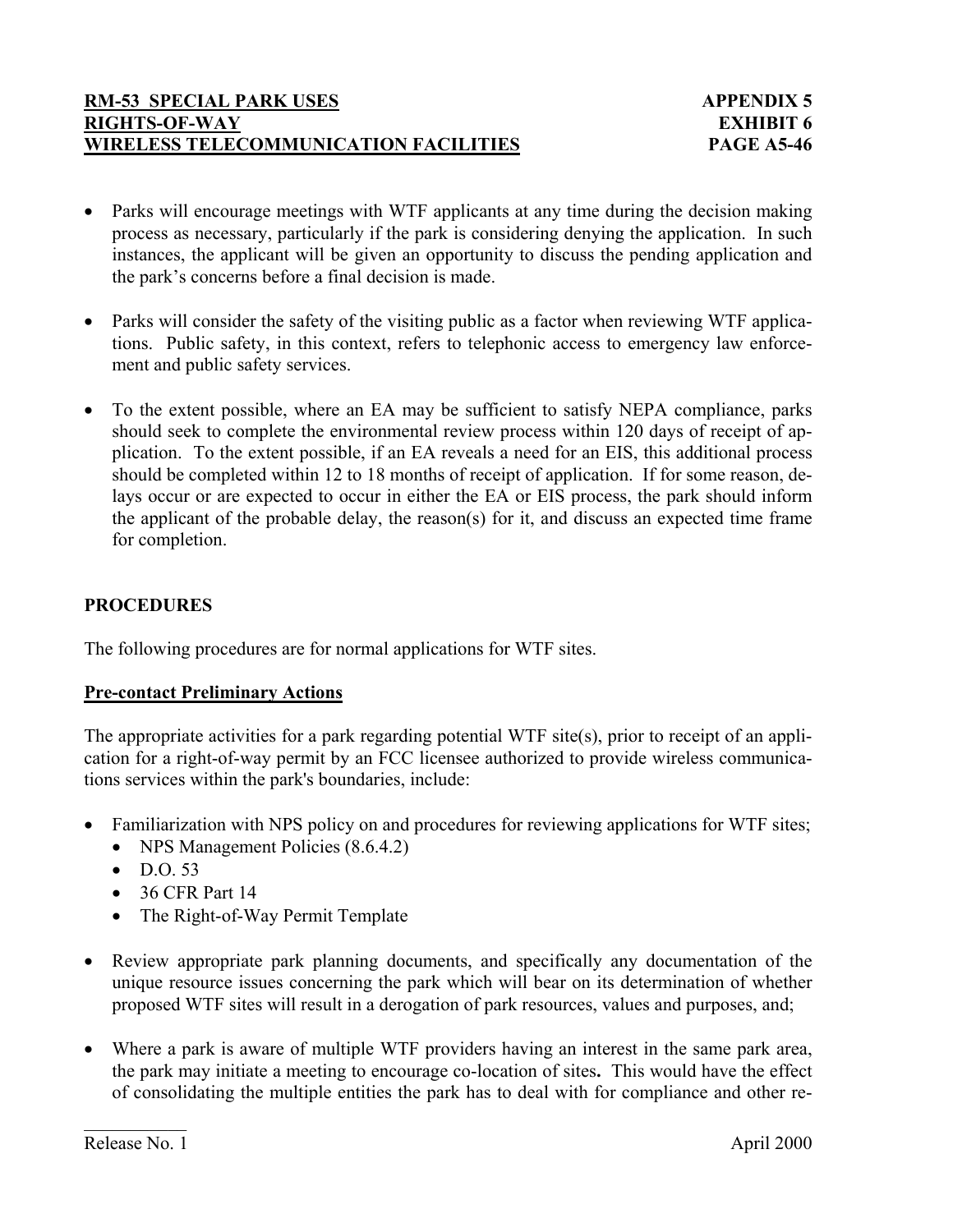views. Each company on the same tower would ultimately receive its own right-of-way permit.

• Parks should develop a mailing list of potential interested parties. This list should include all FCC licensed wireless telecommunications companies within the area, as well as those other parties who have demonstrated their interest in this or similar concerns over the years. To obtain the list of FCC licensees in your area, write to:

> (Irene Griffith) Federal Communication Commission Commercial Wireless Division 445 12th Street SW Room 4-C132 Washington, DC 20554

Or call (202) 418-1315. Specify the City, County, and State you are asking for and list your name and phone number or email address they can reply to. Also specify what type of service has applied: PCS, Cell Phone, FM Radio, etc.

• Parks should develop a listing of consultants or companies from the surrounding area or those willing to travel to the area, capable of compiling NEPA and/or NHPA compliance to the park's satisfaction. This list would, at their request, be given to applicants for WTF sites for selection to complete the required compliance document(s).

Except for the above items, parks should avoid spending significant time or resources with interested FCC licensees until the licensee has submitted an application for a right-of-way permit.

# **Initial Contact**

Once a park has been contacted by an FCC licensee authorized to provide a wireless communications service, the superintendent should inform the Licensee of the requirements of applicable laws, NPS policy, these procedures, and 36 CFR Part 14 for obtaining a right-of-way permit. In addition, the potential applicant should be advised that information submitted in applications for rights-of-way are subject to disclosure under the Freedom Of Information Act (FOIA). All applicants must advise the park whether they consider any of the information they are being asked to submit as being protected information containing trade secrets or confidential, commercial, or financial information exempt from disclosure under FOIA. Superintendents, after review of the material claimed for protection from public disclosure, may request a justification from the applicant to assist the superintendent in making a decision pursuant to the FOIA. Further guidance on this subject may be obtained from the Solicitor's office and/or the FOIA officer.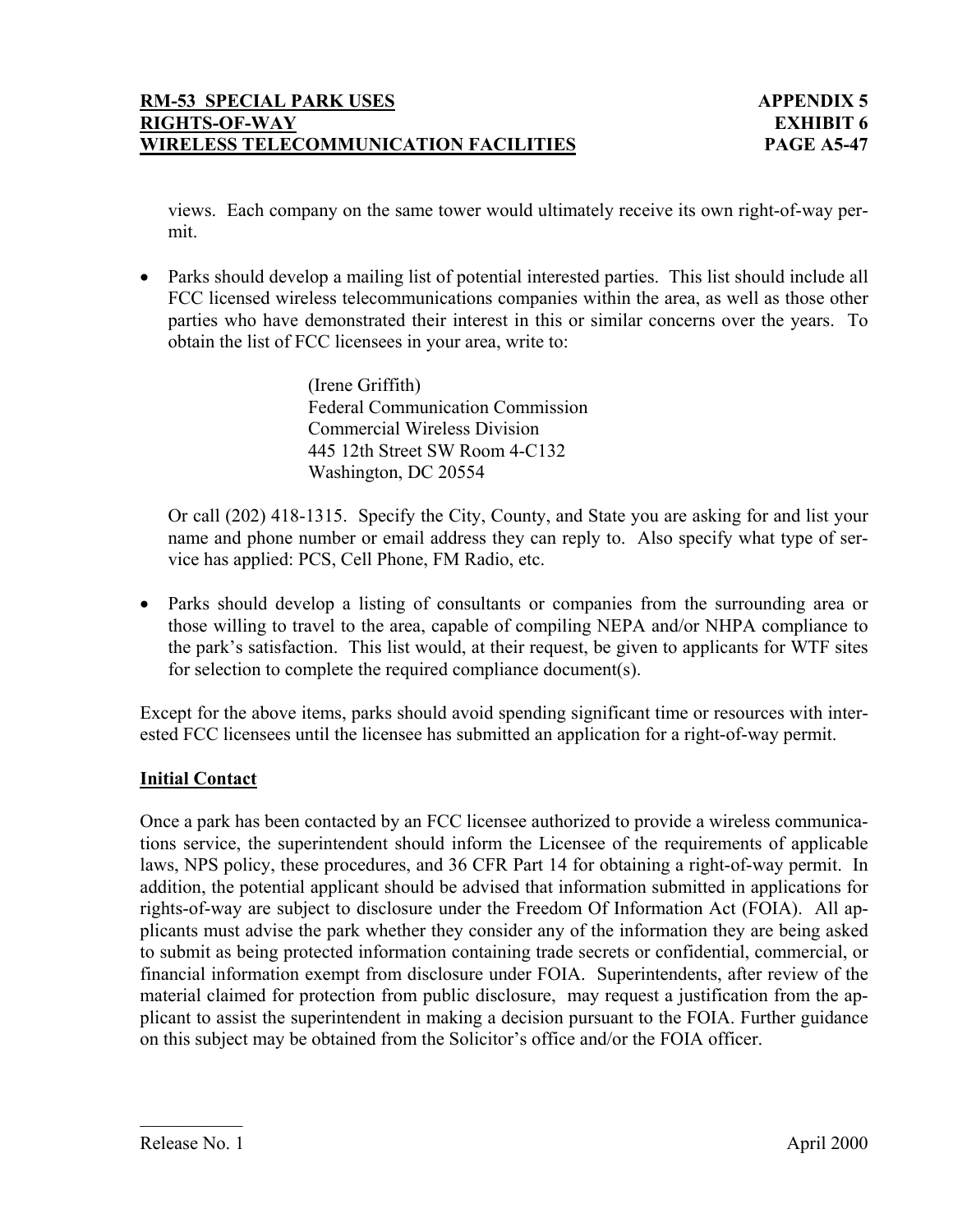The superintendent may discuss proposed sites with the licensee to determine which zones, areas, locations, and types of installations are likely to not result in a derogation of park resources**,** values and purposes.

Superintendents should review the location of existing utility systems and roads. If utility service and access to the proposed site is already in existence, the park must consider what additional impacts the proposed use might cause and the possibility of additional utility rights-of-way needed. If access to the proposed site is not in existence, the park must evaluate what impact construction of an access road connecting existing roads with the proposed site would have, as well as the required additional utility services. **The potential applicant should be made aware that the NPS decision process considers the full footprint of a WTF site: The towerantenna-base structure facilities; the access road required for construction and service; and the supplying power and telephone lines.** Should any of these disparate parts be found to cause unmitigatable impacts, the entire application would be denied.

Superintendents should provide an estimate, to the extent possible, of the anticipated timetable for processing a right-of-way application and permit if the WTF site is approved. An estimate should also be provided, if possible, of the anticipated costs, including the land and/or facility use fee required pursuant to 36 CFR Part 14. A formal appraisal or comparability determination, however, should wait for receipt of an application for the use.

If the requested use is to place an antenna on an existing tower already under NPS permit (colocate), then the applicant must first obtain permission, in writing, from the existing permittee. After such permission has been obtained, the applicant must then apply for a separate right-ofway permit from the NPS by following the applicable procedures listed below. A copy of the written permission referred to above, shall be attached to the formal application.

# **Application Form**

An application is the first formal notice that the applicant is requesting use of park property. Generally, the applicant may be asked to submit a minimum of four copies of the Application depending on individual park requirements (one for the Administrative Record, one for the park's files (if different from the Administrative Record), one for the Field Operations Technical Support Center (FOTSC), and one for other review purposes if required). The park must use "STANDARD FORM 299 APPLICATION FOR TRANSPORTATION AND UTILITY SYSTEMS AND FACILITIES ON FEDERAL LANDS" as their application form. This form has been included in this Appendix as Exhibit 8. It is presented there without headers or footers for ease of reproduction. Electronic versions of this form may also be requested from the Regional right-of-way coordinator and are also available on the Internet through the BLM homepage. While the form covers the basic information needed, some parks may need additional de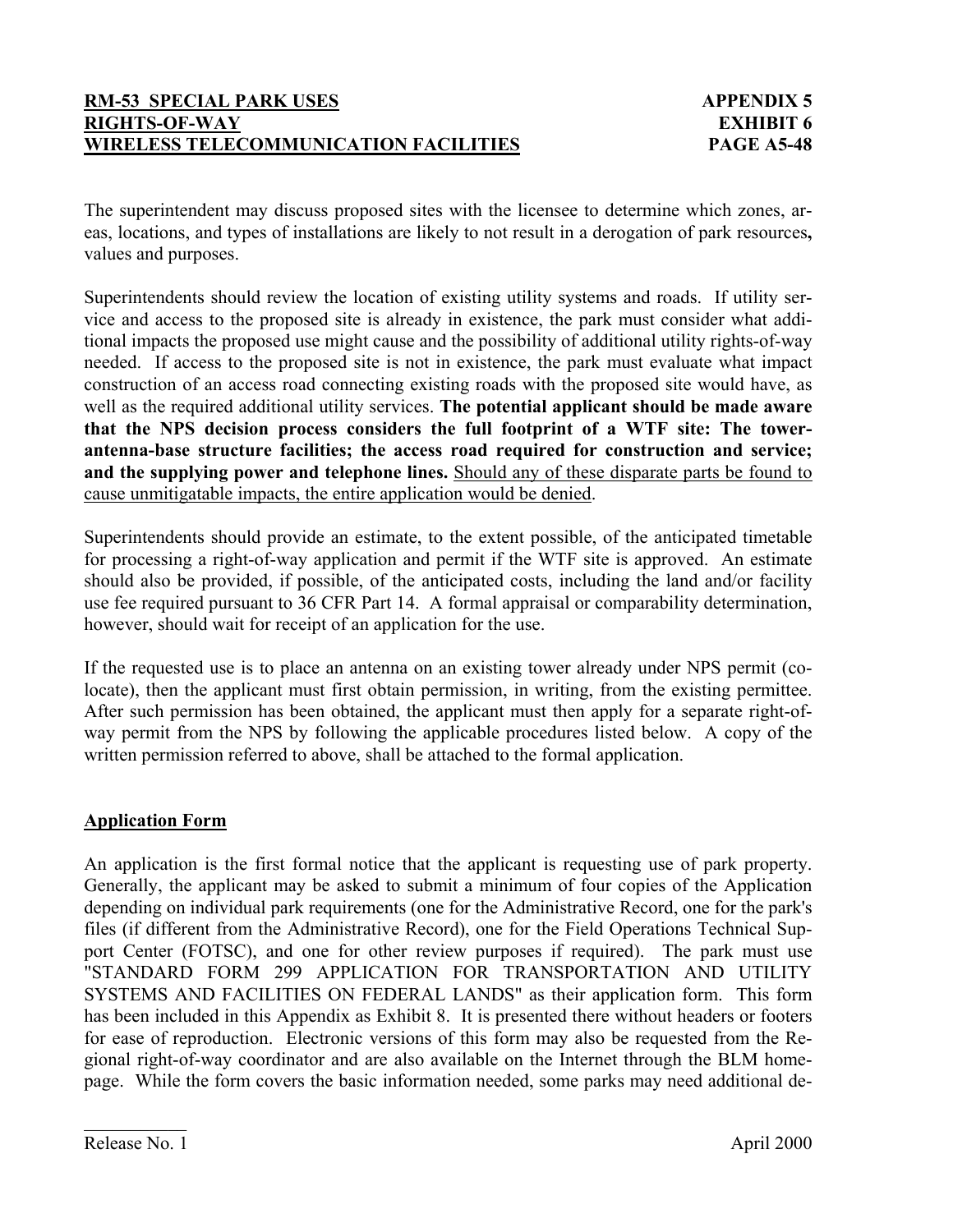tails to cover special concerns. This additional information should be specifically requested as attachments to Standard Form 299. The information or requirements listed below should be considered as fundamental for all applications.

- Full description of the requested land or facility use in the park, including proposed number of sites, types of sites, equipment and antennas (including structures) to be located at each site, required new (or modification of existing) electrical and telephone service for each site, location of the sites in the park, and existing or proposed roads to be used for access to the proposed site.
- Maps showing the "before" and "after" service levels and signal strength for the proposed WTF site(s).
- Maps showing all other WTF sites and their coverage operated by the applicant up to a 15 mile radius (or other distance determined appropriate by the superintendent).
- Propagation maps from the applicant showing its proposed buildout of sites within a 15 mile radius of the proposed site within the next five years (or other distance or time frame determined appropriate by the superintendent). Note that this information may be exempt from disclosure under FOIA.
- For each proposed site, a schematic site plan and elevations showing the equipment and antennas to be installed, including supporting structures, connections to telephone and electrical service, and how the applicant will access the site for construction (with a list of construction equipment to be used) and ongoing maintenance.
- Copy of the FCC license authorizing the applicant to provide wireless telecommunications services for that area, along with a map showing the boundaries of the authorized service area and the relationship of that area to the park's boundaries.
- Payment of the one time application fee required pursuant to 36 CFR Part 14 (minimum fee \$250.00 for WTF sites), and submitted with the completed application.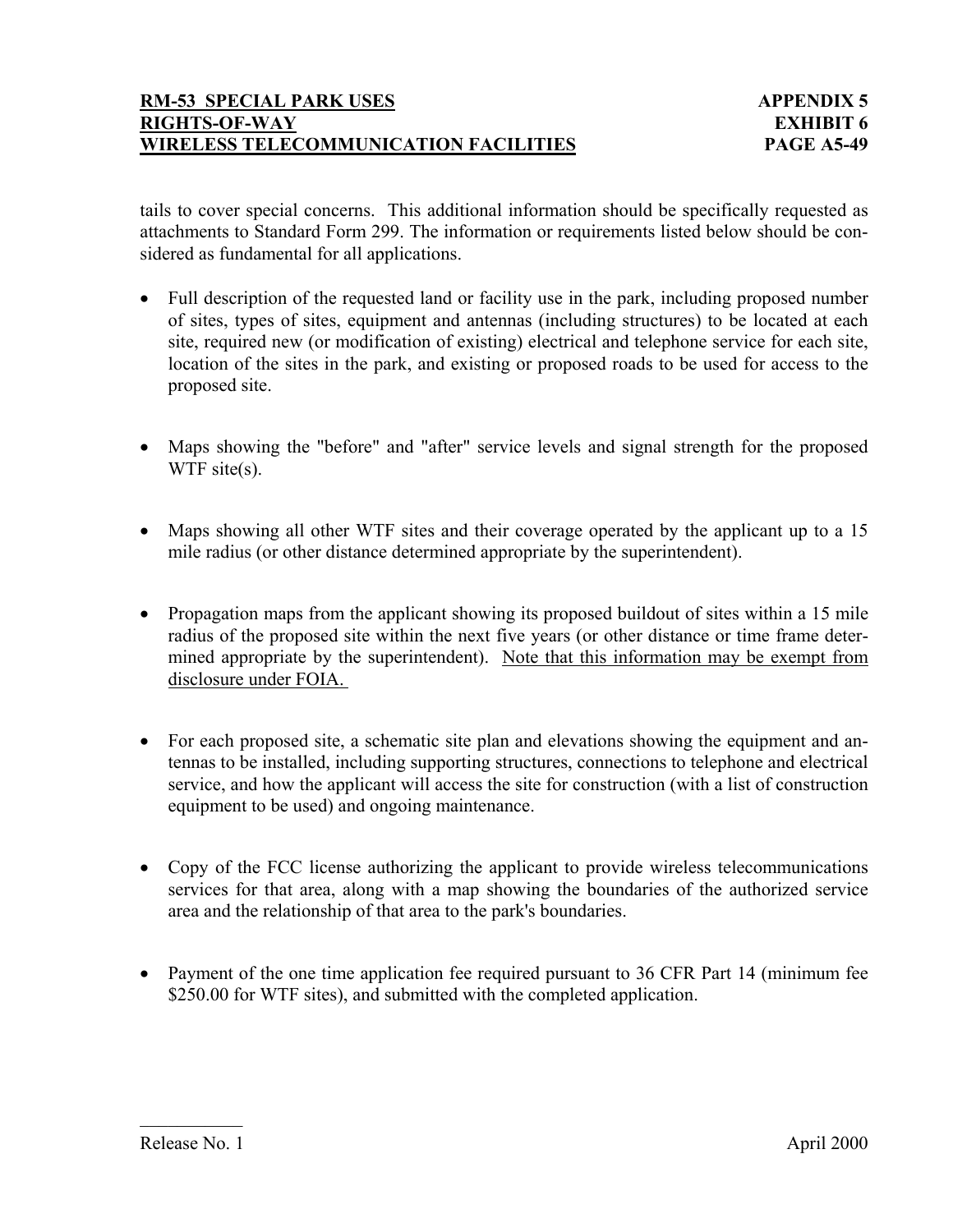• A realistic photo-simulation acceptable to the park depicting what the proposed WTF(s) and access, if applicable, would look like after installation.

## **Receipt of Written Application**

Receipt of a written application and application fee in the park starts a 120 day clock. Note that in every instance, this refers to business days (normally Monday through Friday). See further discussion of the time schedule below. NPS policy requires that to the extent possible, where an EA may be sufficient to satisfy NEPA compliance, parks should seek to complete the compliance and permitting process within 120 days of receipt of an application. Should delays occur or be expected to occur, the park must inform the applicant of the probable delay(s) and discuss an expected time schedule.

The procedure below assumes there are no delays, the information received is sufficient to go on the next phase, and all steps are completed satisfactorily. Should this not be the case, the step must be repeated and the time clock resets to the beginning of the current step or a time frame suitable to accomplish the work needed. The superintendent will, pursuant to the Telecommunications Act of 1996, D.O. 53**,** Deputy Director Galvin's memorandum, and these Procedures, take the following actions:

- If the park determines that more applications for a particular WTF site have been received than can be accommodated at that location without impairment or derogation of park resources, values or purposes, then the park may conduct a sealed bid process using the applicable GSA or other procedures to select the applicant(s) who will then be allowed to submit the additional compliance documentation to obtain a right-of-way permit.
- Develop an Administrative Record documenting all work related to review of the Application. Include all prior contacts with applicant if relevant.
- Within the first 10 days after receipt of an application, the park will use the submitted material to come to an initial decision whether the park's answer will be yes, no or maybe. Then, by no later than the end of that initial 10 day period, the park will acknowledge receipt of the application and indicate the park's initial decision in writing to the applicant. Experience in the field has shown that those requests that are a definite "yes" or "no" are usually relatively obvious. For instance, a request to co-locate an antenna on an existing tower in previously disturbed ground, or on top of a building where there are already other antennas and an established service road and utilities, would normally receive a "yes" answer unless there are unusual circumstances. Equally, a request to site a new antenna on top of the Washington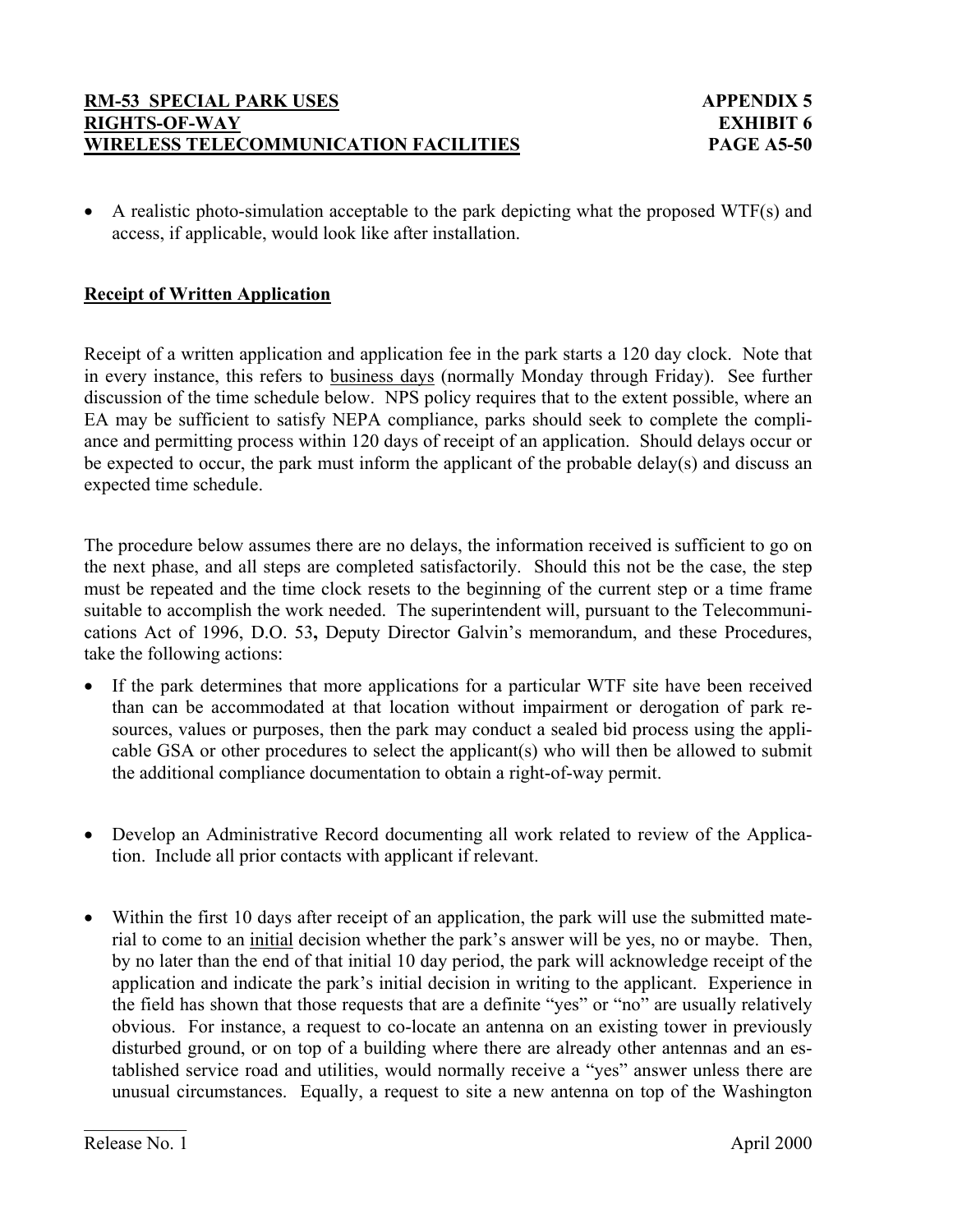Monument, Half Dome, or in a wilderness, for instance, would normally receive a "no" answer, again unless there are unusual circumstances. Everything else would be "maybe," including those cases of unusual circumstances mentioned above. It is expected that the vast majority of applications (probably better than 90%) will fall into the "maybe" range. That is why the initial decision period is only a maximum of 10 days. This decision does **NOT** say we will issue a permit. It is only to decide whether the answer to the request is obviously *yes*, or *no*, and if not one of those, then it's *maybe*, and this decision can usually be done very quickly.

- If it appears that the request will be denied, the park invites the company in to explain it's objections and offers a chance for the company to come up with mitigation if that is possible. This is done **PRIOR** to issuing a written denial. If mitigation is not possible, then the park details the reasons in a written denial to the company.
- If the answer appears that it will be yes or maybe, the park acknowledges that in writing and invites the company in to discuss the next steps and the time frame involved.
- Following a "yes" or "maybe" decision, and no later than 10 days after receipt of the application, the park will perform the following simultaneous actions. Note that the more expeditiously the park moves on the early (easier) steps of this procedure, the more time it allows itself to complete the more complex ones later.
	- mail notice to the park's list of potential interested parties advising of receipt of application, if the park has developed such a list, or by posting a notice of receipt of application for a WTF site in a newspaper of general circulation in the affected area and/or in the nearest metropolitan area newspaper. The purpose of this notice is to notify other FCC licensees authorized to provide wireless communication services within or adjacent to park boundaries, and to promote public and local governmental participation. By these methods, the park will notify other Telecommunication companies and other interested parties in the same area of receipt of the application. This action is strictly a courtesy notification mostly aimed at other telecommunication companies who might have similar interests, not a request for comments. Responses, if any, must reach the park within 10 days of the notice being published.
	- If the park chooses not to do all or any part of it in-house, send a written request to the applicant to initiate NEPA, NHPA and/or any other compliance required by either performing their own or choosing one or more of the companies on the established list of consultants acceptable to the park. The park will be the approving official for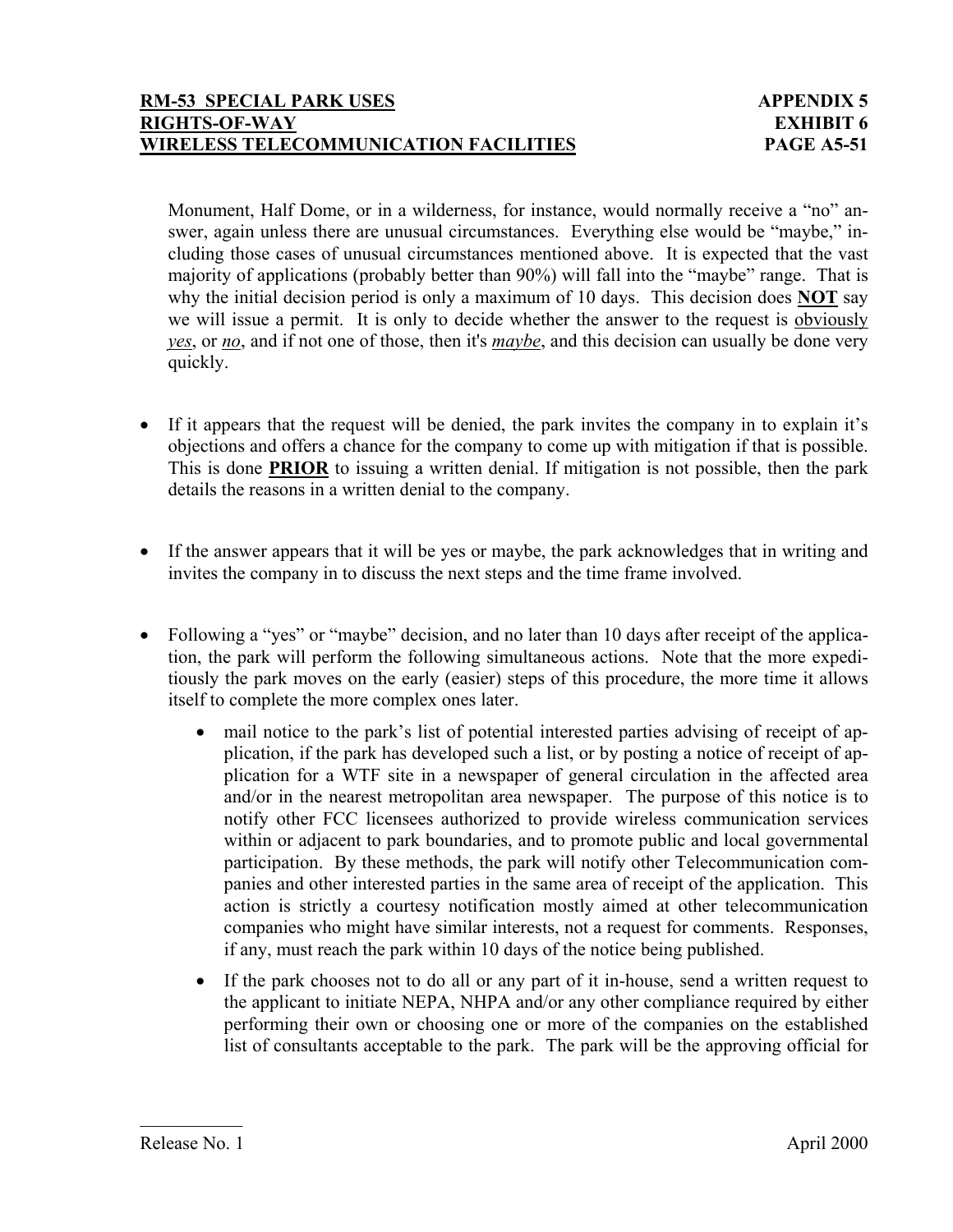any compliance documentation developed. All compliance documents must be completed prior to day 60 after receipt of application.

- Initiate action required to determine fee for use of the NPS land or facility requested in the application, unless this fee has already been determined. This may be accomplished by appraisal or by comparability with similar fees in the surrounding area.
- Initiate FOTSC technical review. The park will send a copy of the application and all drawings showing RF coverage, location of tower and or antenna array, and other information needed to base a technical opinion on, to the Chief of Radio Frequency Management, FOTSC, Denver, to initiate a technical review. The FOTSC review will determine if the proposed use will conflict with communications facilities and technologies, not only for the currently applied for use, but those applications proposed in the future as well.
- Initiate any other process needed to determine presence or absence of impairment or derogation of resources, values or purposes for which the park was established.
- Meet with park staff to determine estimate of current and projected costs required for the permit approval process.
- Meet with applicant to advise current stage of progress as well as costs and fee estimates for remainder of process.
- In addition, the applicant will submit the following information:
	- Documentation as to how the applicant will prevent the proposed WTF site from causing interference with other existing sites operated by the Service or other private parties, either in or adjacent to the park.
	- A study prepared by an independent licensed electrical engineer calculating the non-ionizing electromagnetic radiation (NIER) which will result from the proposed WTF site (each site for multiple-site applications), and also the total NIER for co-location sites or the site in combination with nearby sites, and a statement comparing these figures and stating that the proposed facility will meet applicable NTIA standards for reducing radiation hazard to a harmless level. Note that if the proposal is approved, the resultant right-of-way permit should require that the actual NIER should be measured by an independent licensed electrical engineer after the wireless communications facility site(s) has commenced operation. A copy of the study described above, as well as any resultant reports, must be sent to the FOTSC, Denver files.
- On or before day 60 after receipt of application, all compliance documents are completed and received in park. If complications arise that delay completion of the document(s), the park and the applicant shall meet and discuss a possible extension of the time limit. Should such extension(s) be granted, the 120 day clock will pause until the documents have been com-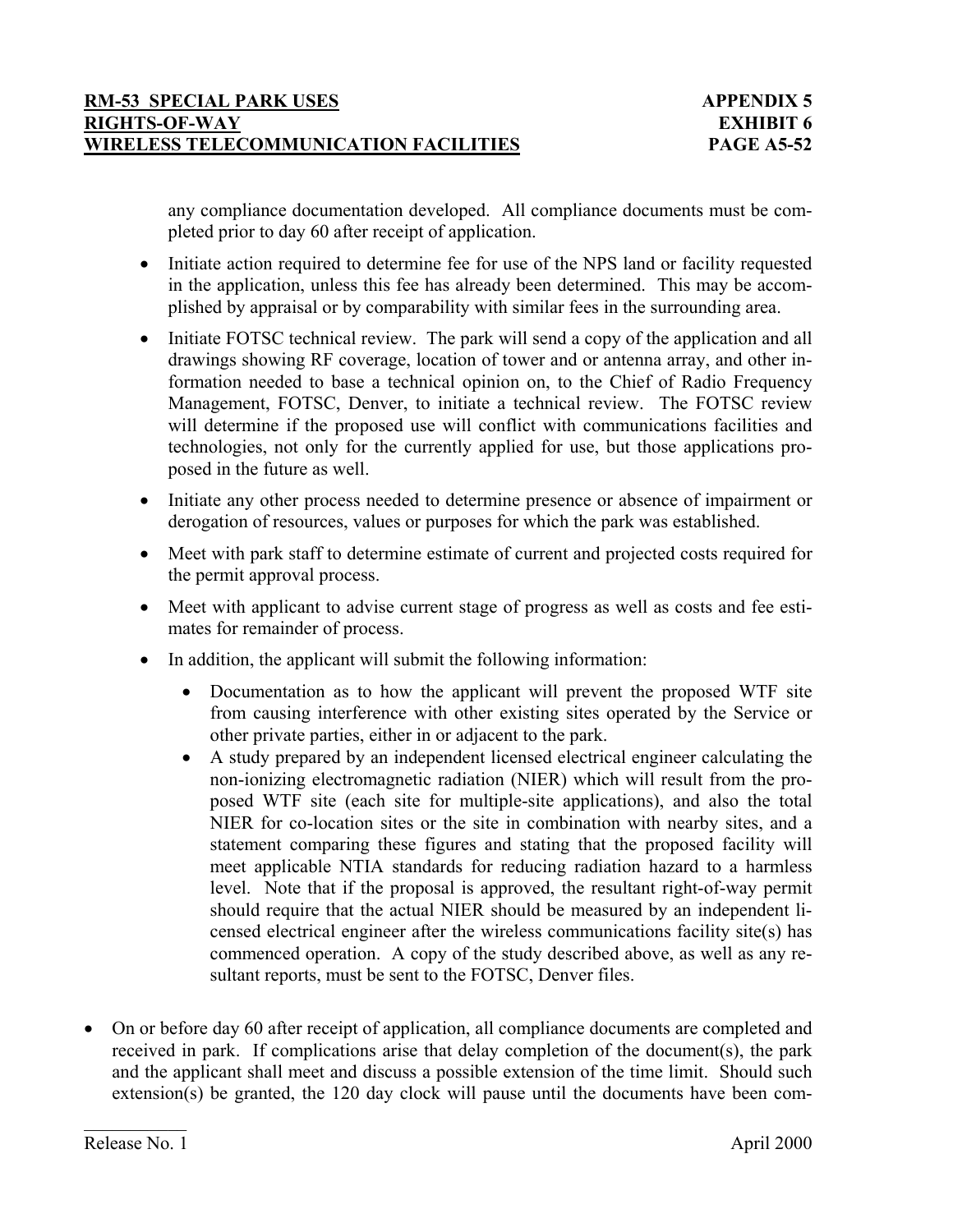pleted and delivered to the park, and resume at the 60 day mark as if the delay and extension had not occurred. Such actions will be thoroughly documented in the Administrative Record.

- Upon receipt of the required compliance documentation, the park will then take the following simultaneous actions:
	- Initiate a 30 day public comment period by posting a notice in the newspapers as above and in the Federal Register of availability of the EA for comment. The procedures for submitting Federal Register Notices are as follows. First, as soon as the park determines the need to post a notice, or before if possible, contact the Federal Register Publications Coordinator (currently Debra Melton) via telephone (202 208- 4578), email, or fax (202 501-6904). That person will describe the process and supply you with examples of the four required items to get something published in the Federal Register. These are: 1) An original and four copies of the proposed Federal Register Notice signed by the superintendent; 2) A diskette containing a true copy of the notice and labeled with the title of the notice; 3) A letter signed by the superintendent and addressed to - Reymond Mosley Office of the Federal Register Washington, D.C.; and 4) A requisition to pay for the cost of the publication. The cost is currently \$135.00 per column. This cost is directly recoverable from the applicant.
	- Federal Register Notices are to be mailed with a cover letter to:

Manager, Washington Administrative Program Center

Attn: Federal Register Publications Coordinator

National Park Service

Main Interior Building

1849 C. St. N.W. Mail Stop 3316

Washington, D.C. 20240

- The park staff will examine and analyze all compliance documents submitted, then make a finding of: a categorical exclusion; issue a FONSI; or issue a notice to require an EIS. (Should the findings require an EIS, the clock recycles to from 12 months to 18 months pending completion of that document and ROD.)
- On or before day 90 100, all public comments and analysis should have been received. The park will:
	- Reconsider FOTSC comments received in light of additional information as appropriate.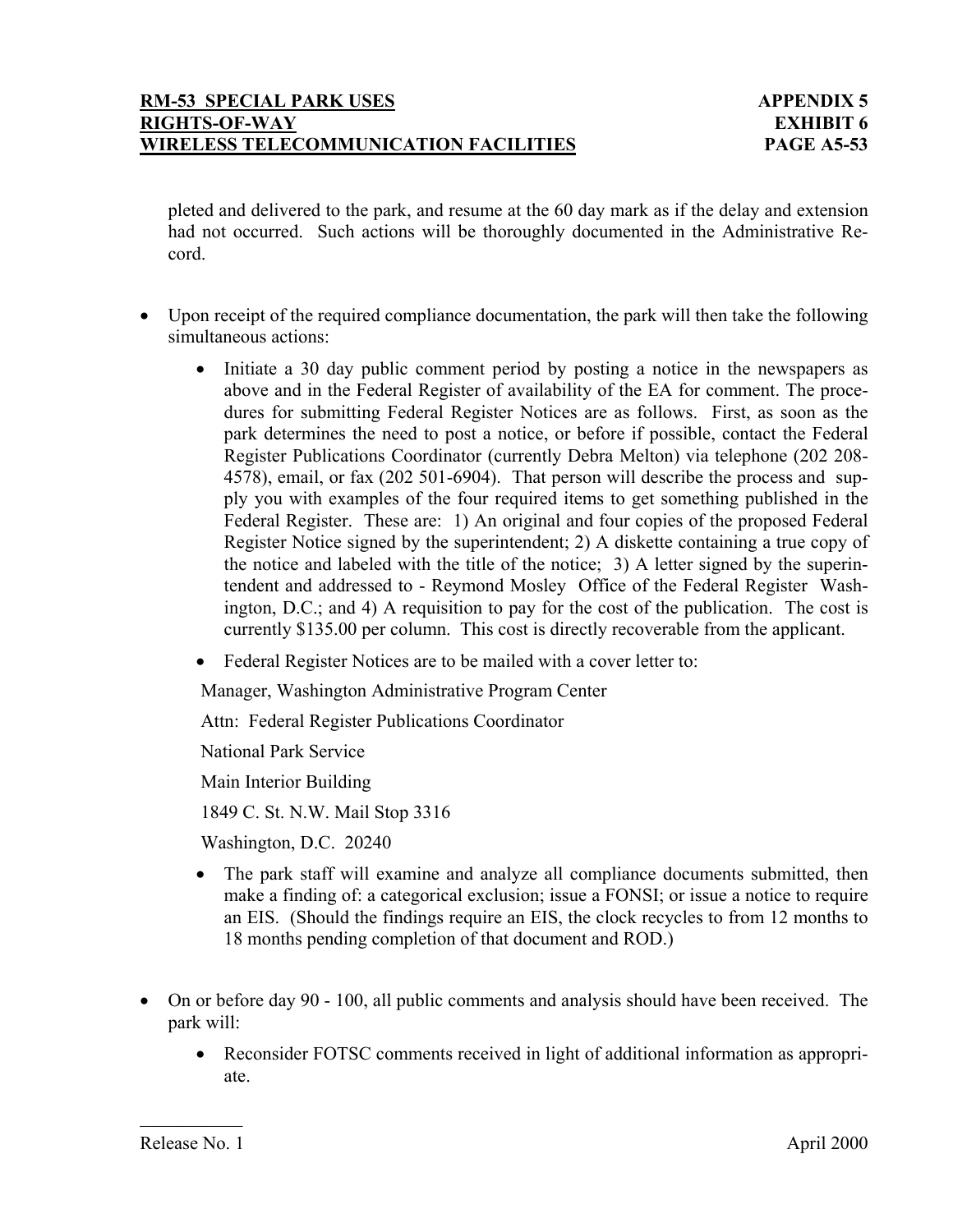- Consider the public comments received.
- Consider other factors as applicable.
- On or before day 100, park makes final decision.
	- If the final decision appears to be no, the park will meet with the applicant prior to issuing a written denial of the request and explain the reasons for their decision. The applicant may suggest possible mitigation at this point. If the mitigation is acceptable to the park, the applicant may be asked to resubmit information and documentation in support of that mitigation. Should this submittal take place, the 120 day clock will recycle to this point. If no mitigation is possible, the park will issue a written denial to the applicant. The letter of denial must include the relevant portions of the administrative record detailing reasons for the denial, state that the applicant may appeal the park's decision, and include the name and address of the official to whom the appeal should be sent. Any action described in this section will be thoroughly documented in the Administrative Record.
	- If the final decision is yes, the park will document that decision in the Administrative Record then prepare three original copies of the right-of-way permit and send all three to the applicant for their signature. The applicant will examine the permit in detail, then sign all three copies of the permit with original signature, then send all three back to the park. These three signed copies, along with a cover memorandum requesting approval of the WTF site(s) and permit, a copy of the approval from FOTSC, a copy of all signed NEPA and NHPA compliance documents and all other approving documentation, is then forwarded to the Regional Director for approval and signature.
	- The regional office will retain one copy of the permit for it's files (if desired) and return two copies of the fully executed permit to the park. The park will mail one original copy of the permit to the permittee and retain the second in it's files.
	- The park will make a machine copy of the fully signed and executed permit and, with a copy of the maps and drawings, send the set to the FOTSC for technical record purposes.

# **Fees and Charges**

The policies and procedures found in Chapter 10, Management of Permit Fees, and Appendix 5, Rights-of-Way, apply to permits for Telecommunications Facilities. Because of the special nature of these facilities, there may be additional factors to consider. The applicant shall also be responsible for: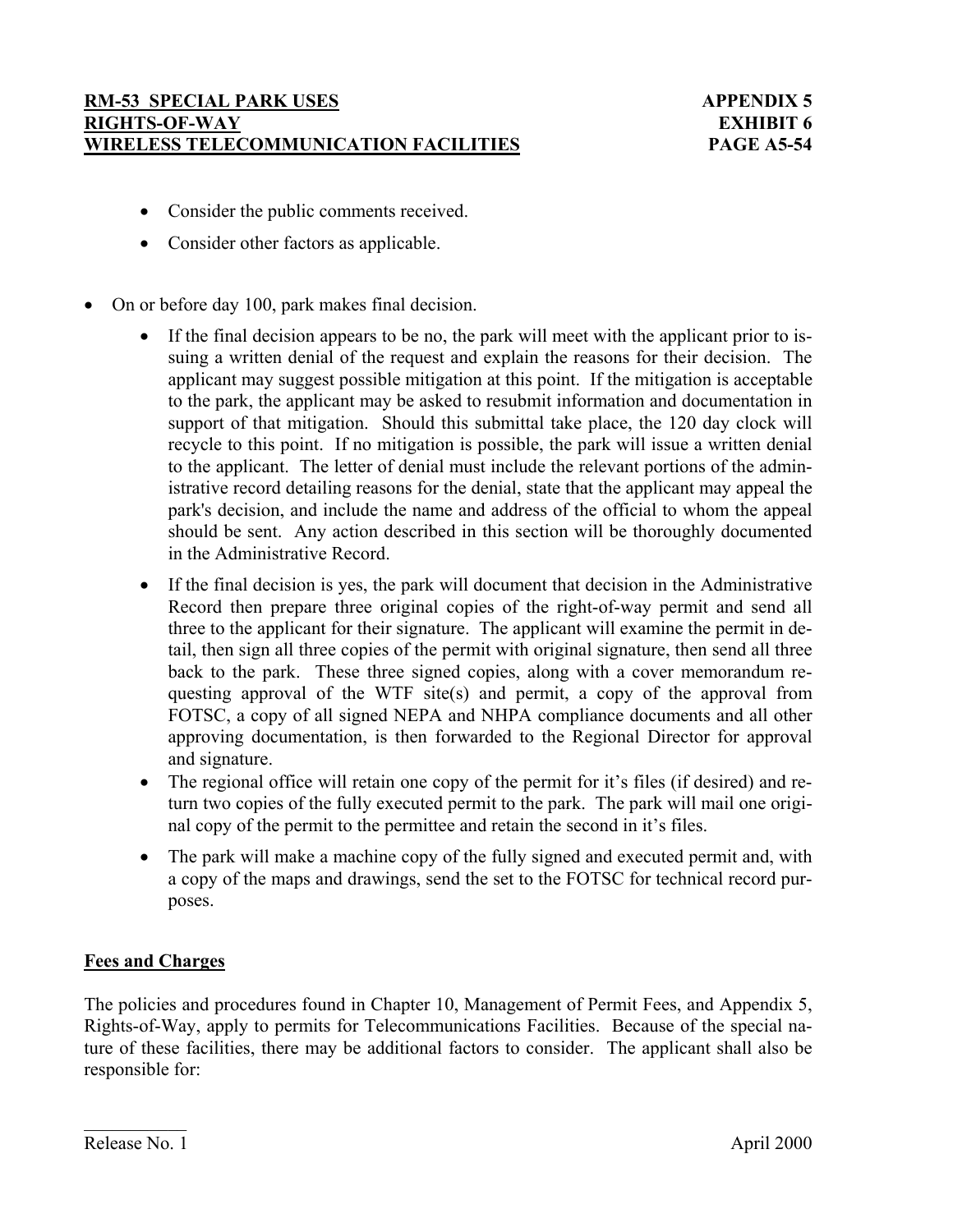- All costs associated with review and approval of the application package including but not limited to the FOTSC review, and all costs involved in posting and review of the public announcement and Federal Register notices.
- The NPS recognizes that Service and/or public benefits may result from authorizing the use of park lands for WTF sites, including consideration of the public safety. Benefits such as real property or air time, proposed by an applicant, would be treated as donations, and must be in addition to full payment of all fees and cost recovery (i.e., cannot be used to offset fees and/or charges).
- At the discretion of the superintendent, costs of review and processing may be collected from the applicant at any time during the process, for instance up front, during the approval process, or prior to execution of the right-of-way permit by the Regional Director. These costs include but are not limited to those for any special in-park assessments (if applicable), the appraisal or comparability studies, all compliance, and other costs required by the park associated with permit determination and issuance.
- The facility and/or land use fee for the right-of-way permit required by 36 CFR Part 14 must be determined and the applicant provided with that figure prior to issuance of the permit. In determining the facility and/or land use fee, parks should bear the following in mind:
	- the Service is required to determine the fair market value fee for use and occupancy of NPS facilities and/or lands. While it may be appropriate for a park to accept information on comparable fees from an applicant, (as well as other sources), the final determination of fees is solely the responsibility of the park and should reflect fair market value (excluding any figures for cost recovery or profit).
	- Parks may determine the facility and/or land use fee using sound business management principles, including but not limited to appraisal, or comparability with similar uses within the surrounding area, such as by using annually updated USFS RENT SCHEDULE FOR COMMUNICATIONS USESA (FR 68074 Dec. 30, 1997). If more than one of the above methods is employed to determine the fee, the higher figure will always be used.

# **The ROW Permit**

The authority for issuing right-of-way permits for telecommunication purposes is found in 16 U.S.C. 5. Requests for WTF sites will be treated the same as those for any other right-of-way in the park in that they are subjected to the same scrutiny for impairment or derogation of resources, values and purposes, including NEPA and cultural resource compliance. There are, however, major differences between WTF and other utility rights-of-way. These include the technical review and approval required by the Chief of Radio Frequency Management, Field Op-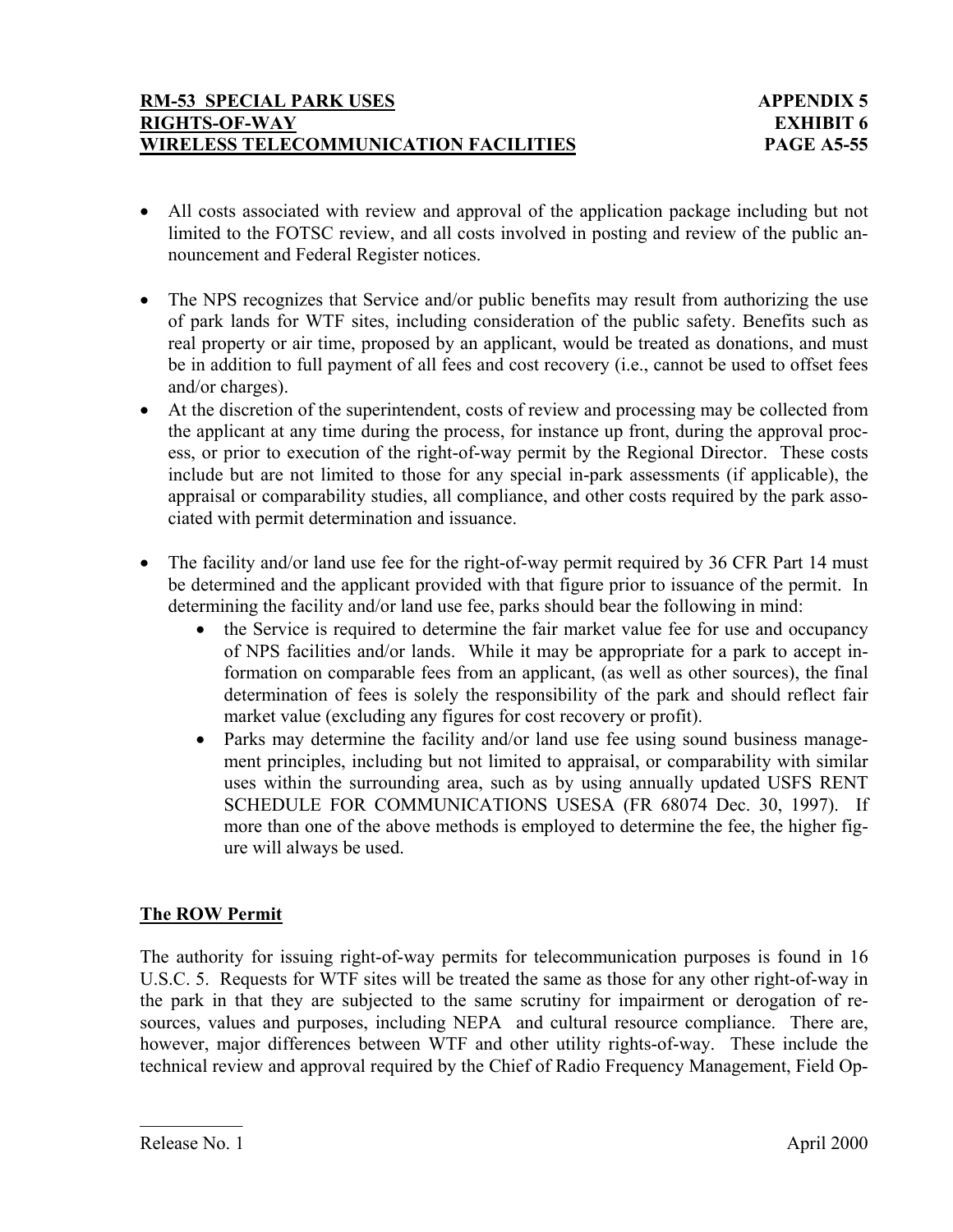erations Technical Support Center (FOTSC), Denver, and the possible addition of a separate access to the site for purposes of construction and operation.

The terms and conditions of right-of-way permits for WTF sites, in addition to those listed in Exhibits 4 and 5, will also reflect the Service's objectives for such sites, including but not limited to:

- creating the maximum potential for future co-location; requiring stringent visual and other mitigation measures;
- maximizing use of existing park utilities and infrastructure precluding any other use or subpermitting by the applicant except as authorized;
- incorporating the best practices of other Federal, state, and local agencies in approving such sites on public lands;
- List specific resource protection measures and possible mitigation for the required access road to the WTF site as well as additional utilities needed to service/supply the site.These measures should include concerns during both construction and operation of the facilities.
- The permit should also contain a provision that in addition to termination for cause, it will be terminated in the event of the expiration, transfer, or revocation of the permittee's FCC license for provision of the WTF service.
- The term of the permit will be for no more than 10 years or the remaining term of the applicants FCC License, as applicable.The superintendent may recommend to the Region a waiver to lengthen the term of the permit upon request from the applicant. Such recommendation may, among other things, be based upon consideration of the cost of the facility, its useful life, impacts on visitor use, and long term affects on and/or loss of the use of park land. Both request and decision must be in writing and recorded in the administrative record.
- A draft copy of the right-of-way permit, especially the conditions, should be given to the applicant for comment.
- The permit must contain a provision that in the case of expiration of the permit, or non-use or abandonment for a length of time not to exceed two years or as determined by the superintendent, the permittee shall remove the antenna and all associated appurtenances and restore the site to it's original condition prior to approval of the permit. In addition, the permittee shall be responsible for all costs of removal of the antenna and appurtenances, and restoration of the land or facility used in the permit to it's original condition or better. This condi-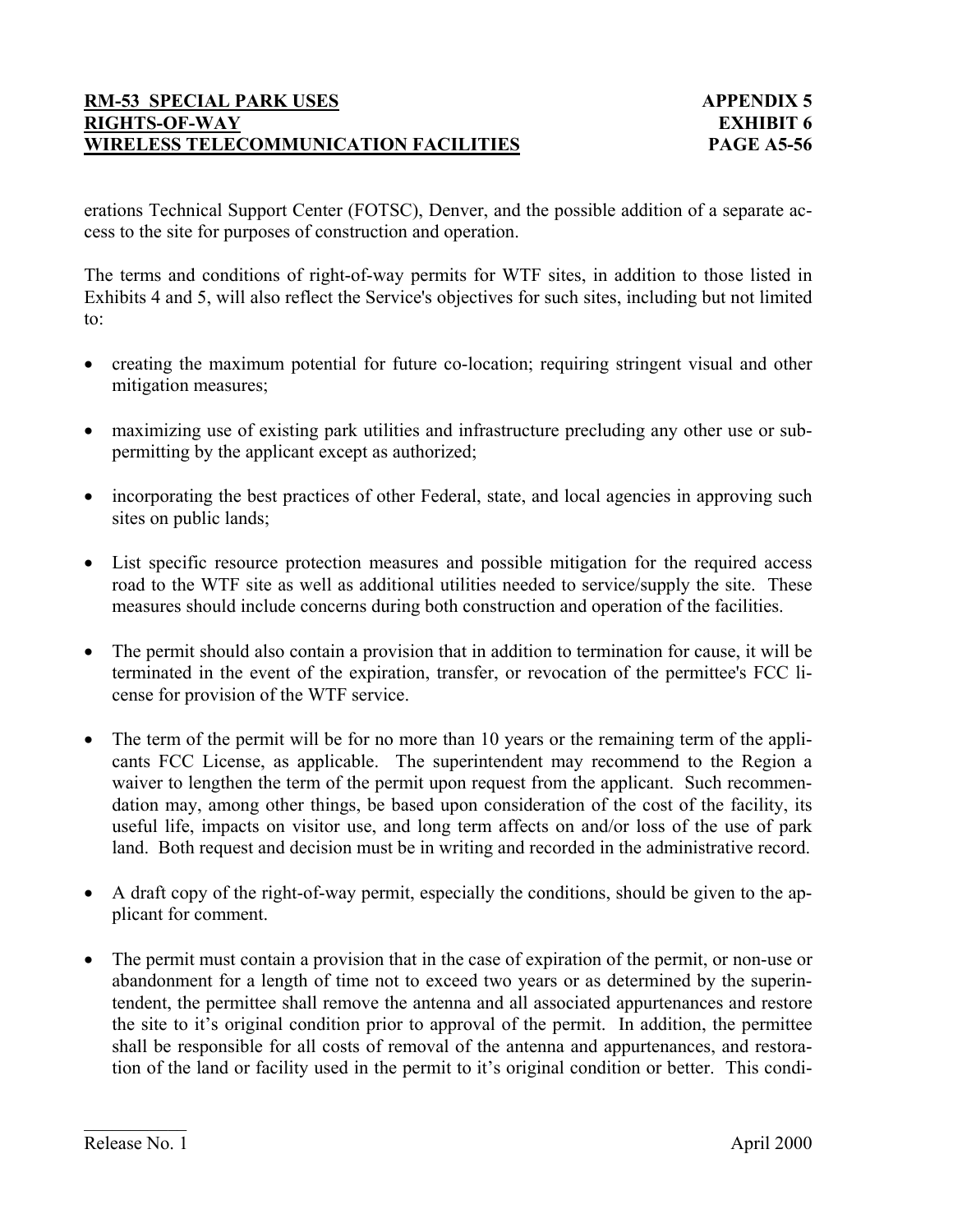tion includes any construction, towers, buildings, access roads, and utilities involved with the original permit.

• The legal description must include the access corridor and supplying utilities as part of the WTF site footprint.

If there have been no changes from the standard form Right-of-Way Permit pre-approved by the Solicitor's Office, no further legal review will be required at the regional level. If, however, circumstances have required deviations from the standard form, the permit will require Solicitor's Office review.

Once signed by the Regional Director, the right-of-way permit is in effect and construction may begin. The park will manage the permittee's construction of its WTF site(s) according to the park and Service's standards.

# **Other Considerations**

For proposed sites, or zones, locations, or areas with a potential for WTF sites within a critical viewshed, either inside the park or outside its boundaries on property not controlled by the Service, the park should coordinate its review of the proposal with the interested parties (i.e., county, municipal, State, Federal and private landowners). The purpose of coordinating activities with surrounding jurisdiction would be to minimize the impacts.

Because of the potential impacts associated with WTF sites, parks need to be aware of what is happening in surrounding areas. There are a variety of special situations that might arise. One example is a park being approached for permission to install a WTF site(s) (particularly PCS or cellular service) on properties where the Service holds a scenic easement. Another example is a proposed site outside park boundaries creating a significant viewshed impact over which the Service has no control. It is entirely possible that the Service might suggest relocating the site to an acceptable location on park property where the viewshed impact would be significantly lowered. An example of this exact instance has already occurred at Little River Canyon NP.

Another example would be when a WTF is proposed for construction adjacent to park land, but the only practical access is across park land. This situation could be a relatively frequent occurrence. The key issue here is that roads in parks that are solely for the purpose of access to a telecommunication site (or any utility) but not incidental to an actual permit, are not authorized. There is, however, an interesting side issue that might apply, depending on circumstances. An access road for the purpose of first constructing, then maintaining utility rights-of-way, such as the power and telephone lines needed to service the Telecommunication Site, would be author-